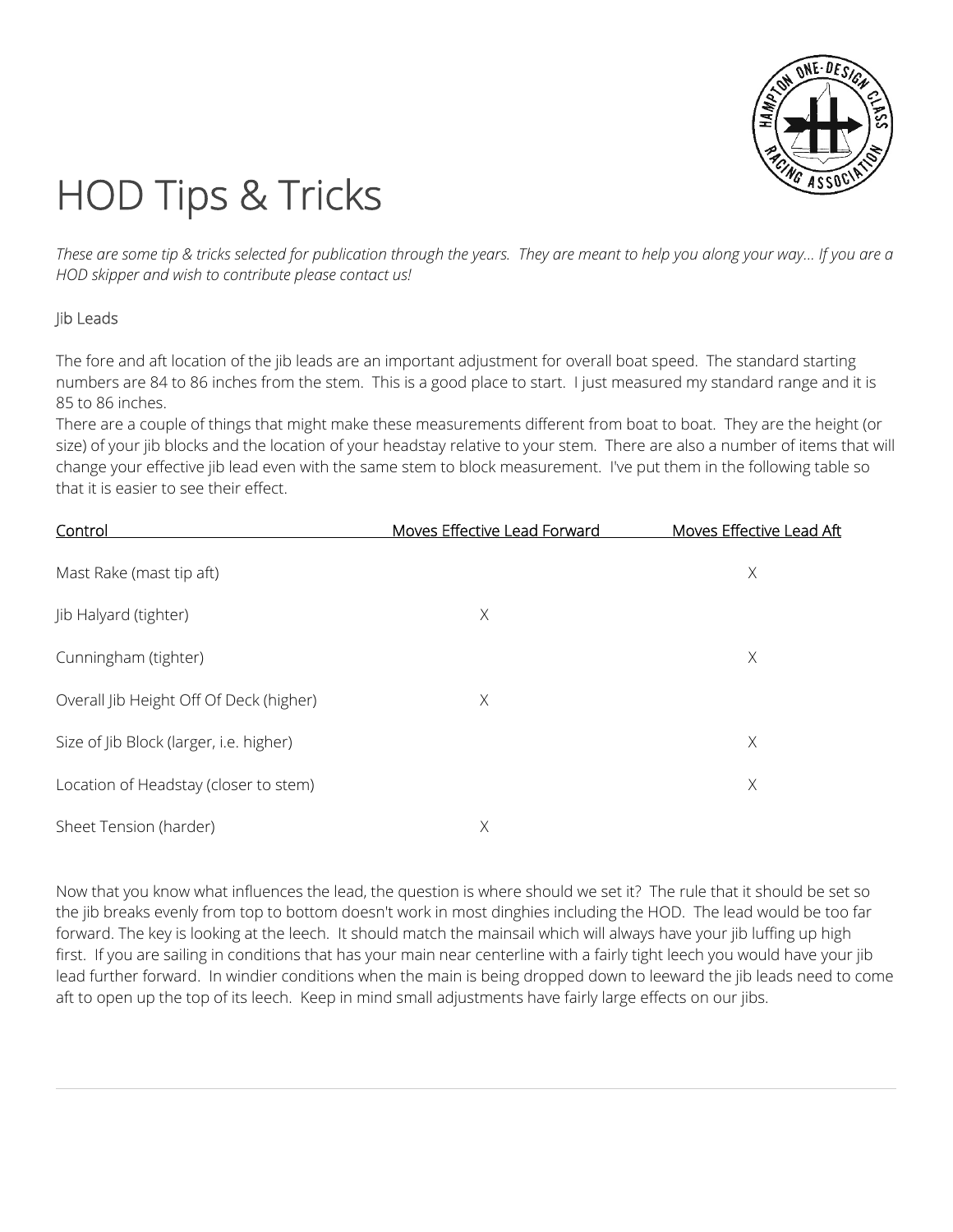# Thunderstorm Movement - Is it a threat?

During the summer, there are many times that you see a dark storm on the horizon which you are rightfully concerned about. If you are thinking about going out, should you or if you are already out on the water should you head in . We had this at the Wolcott Memorial last year and at the Nationals two years ago. Because of the relatively slow speed that we can sail and the high winds associated with these storms it takes a little bit of planning to be safe. Storms are either frontal related or just isolated storms produced by convective energy. If they are frontal, then they will travel with the front. The Chesapeake Bay area generally has fronts that pass from the NW to the SE. Take a look at a weather map before the days racing do determine any frontal threats. The speed and direction the fronts are moving is easily forecasted. The second type of storm is the isolated buildup that we see so often during our summers. These storms move with the winds aloft. Although the jet stream will push the top of the largest storms off in their direction, it is not the controlling factor in storm movement. Most of the mass of a buildup is in its lower portion. Because of this, it is the 5000 foot winds aloft and the10000 foot winds aloft charts that need to be studied. These two wind directions generally will not be that far apart from each other. The storms will follow this wind direction. Armed with this knowledge you can make sound, safe decisions.

#### Measuring Mast Rake

Mast rake is a critical measurement in all race boats. Larger keelboats measure it by keeping track of their head stay lengths. Most dinghies actually measure the distance from the mast tip to some fixed point aft. In the Hampton this point is the centerline where the deck meets the transom. It is important to have firm rig tension, and pull the ram on enough to keep the mast straight. This requires sighting up the aft edge of the mast to confirm that it is straight. Just a slight bend will change your measurement significantly. If you use the larger wire in your jib luff as your primary head stay, you will need to have your jib up for this measurement.

# Current and Tide

Everyone knows that current is the horizontal flow of water and tide is the rise and fall. What some people seem to confuse is how different the times of high and low tide are from slack current. All of this information is available in a number of forms but comes from the same data bank. Unfortunately, all of the current points are in the shipping channels or close to them because they were researched for commercial use. For the Hampton Trapeze, May 19th, the tide information for Hampton (it is within a couple of minutes everywhere in Hampton Roads) shows high at 0659, low at 1257, and high again at 1924. From this information you might conclude that the current would be changing sometime around 1300. That is just not even close! Based on data from the closest current point to the race area ( about 2 nm SSW), slack occurs at 0841 and again at 1521. At 1133 it is max ebb flowing out at 076 degrees and 1.0 knot. A couple of other ideas to remember is that current flows strongest in deep water, but changes direction first in shallow. Also, all of the published times are assuming no weather influence. High winds will significantly change both the timing and the strength of current and tide.

#### Hampton Trapeze - May 19, 2001

| TIDE.     | CURRENT                     |
|-----------|-----------------------------|
| 0659 HIGH | 0841 SLACK                  |
| 1257 I OW | 1133 MAX EBB (076' @ 1.0KT) |
| 1924 HIGH | 1521 SI ACK                 |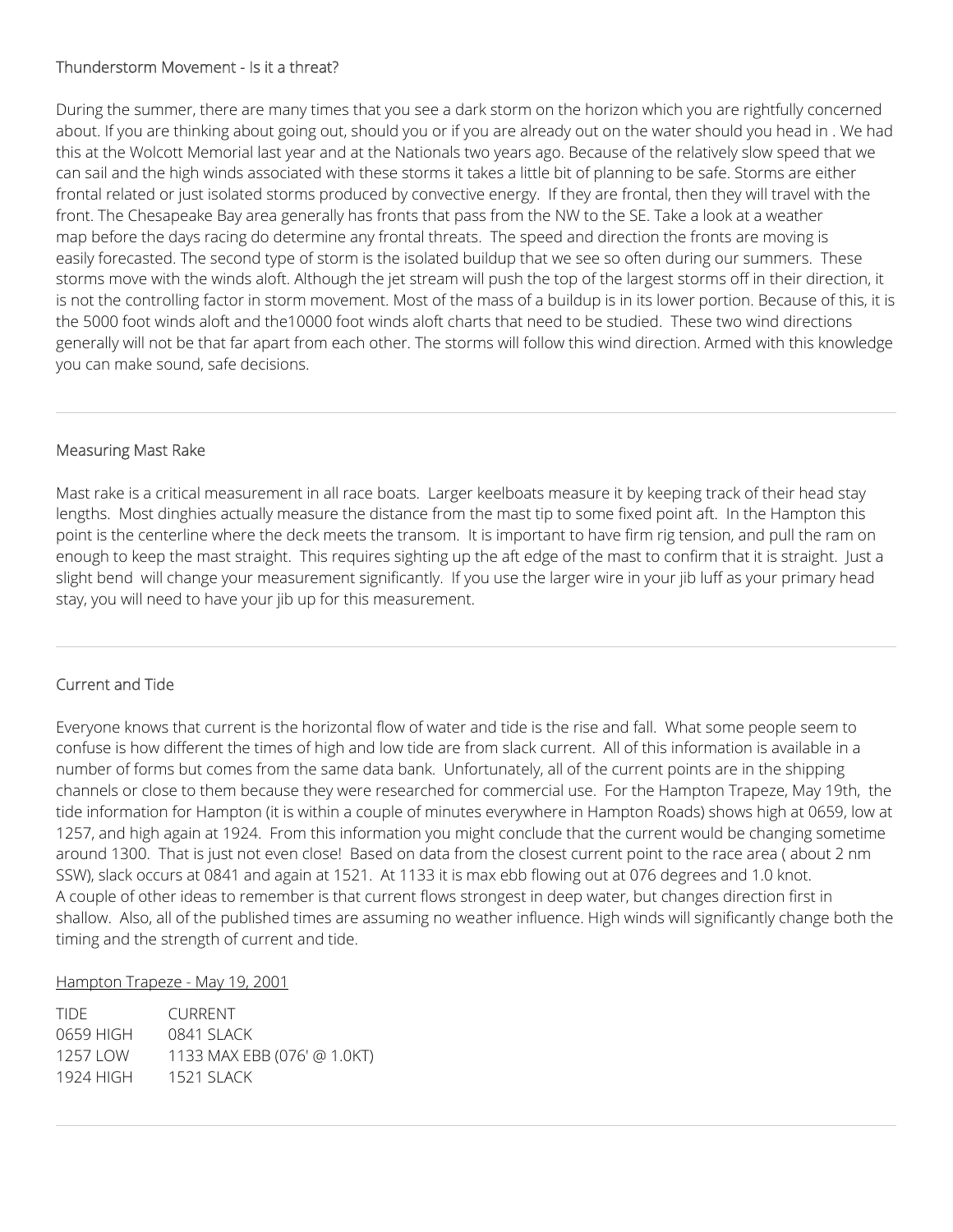## Light Air Technique by Latane

Have the crew move gently outside the coaming on the low side to maintain leeward heel, and ease the jib about 1-3 inches from the 6 kt. setting. The helmsman should ease the main about 3 inches and move inboard if necessary. In the light stuff it is also important to keep the skipper's weight forward of the traveler bar to reduce wetted surface. In these conditions the jib luff wire should be loose and sagging to leeward 3-4 inches at midpoint. Have the vang and cunningham off and the outhaul on hard. The ram should be up 1-2 inches above neutral for some prebend, and the traveler to windward to allow the end of the boom to get near centerline, without putting too much downward tension on the main leech with the main sheet.

## Upwind Main Leech Control

The shape of the main leech is one of the most important upwind speed components on the boat. The best way to determine how open or closed your leech is set up is to watch the telltale on the aft edge of the top batten. When your leech is closed, this telltale will hook around the back side of the main, when it is open it will continuously stream aft. Your leech is controlled one of two ways. If you have a traveler, you can control the leech with the mainsheet and then use the traveler for the in and out angle of the sail. The other solution is vang sheeting. With this method you use your boom vang for the vertical tension and use the mainsheet to control the in and out angle.

 In light air you want the top telltale streaming aft 100% of the time. This will require no boom vang and pulling your traveler car to windward in order to minimize the downward component of the mainsheet. As the wind builds your leech should become tighter. If your speed is good try stalling the top telltale 25 - 50% of the time. If you slow from either hitting a wave or experiencing a drop in pressure immediately go back to good flow by opening the leech. Remember that whenever the wind drops your leech will close up unless you make an adjustment. If you are sailing in stronger wind you will not be able to stall the top telltale. In these conditions I just sail with a very tight leech with the boom dropped down off centerline. This will flatten the main by inducing more mast bend and also help keep the headstay tight and the jib flat.

 One other piece of gear that comes into play with leech control is the mast ram. Whenever you are trying to tighten the leech, the ram must be set. If it is allowed to float up and down, then as you tighten the mainsheet or boomvang in order to tighten your leech it will actually be bending your mast instead.

# Outhaul Adjustments

The outhaul controls the draft in the lower third of the main. Let it out and get more draft, pull it in and get less. That part is pretty obvious. The point that is sometimes missed is the amount of influence the outhaul has on the lower batten. When it is let out the batten hooks to windward. If the wind is light enough not to sheet the boom to centerline this can be good. You get more draft and a straight aft exit relative to the boat. If the wind gets really light be careful of having too much draft. The error that is most common is in the fully powered up conditions; the times that you are looking for more power. You have the boom on centerline and you can't quite hike the way you feel you should. If you ease the outhaul you will get more power, but you will also significantly increase the drag. My number one parameter for outhaul adjustment is the exit angle of the bottom batten relative to the boat centerline. I rarely let it hook to windward. The result is a harder outhaul than if you looked at draft alone.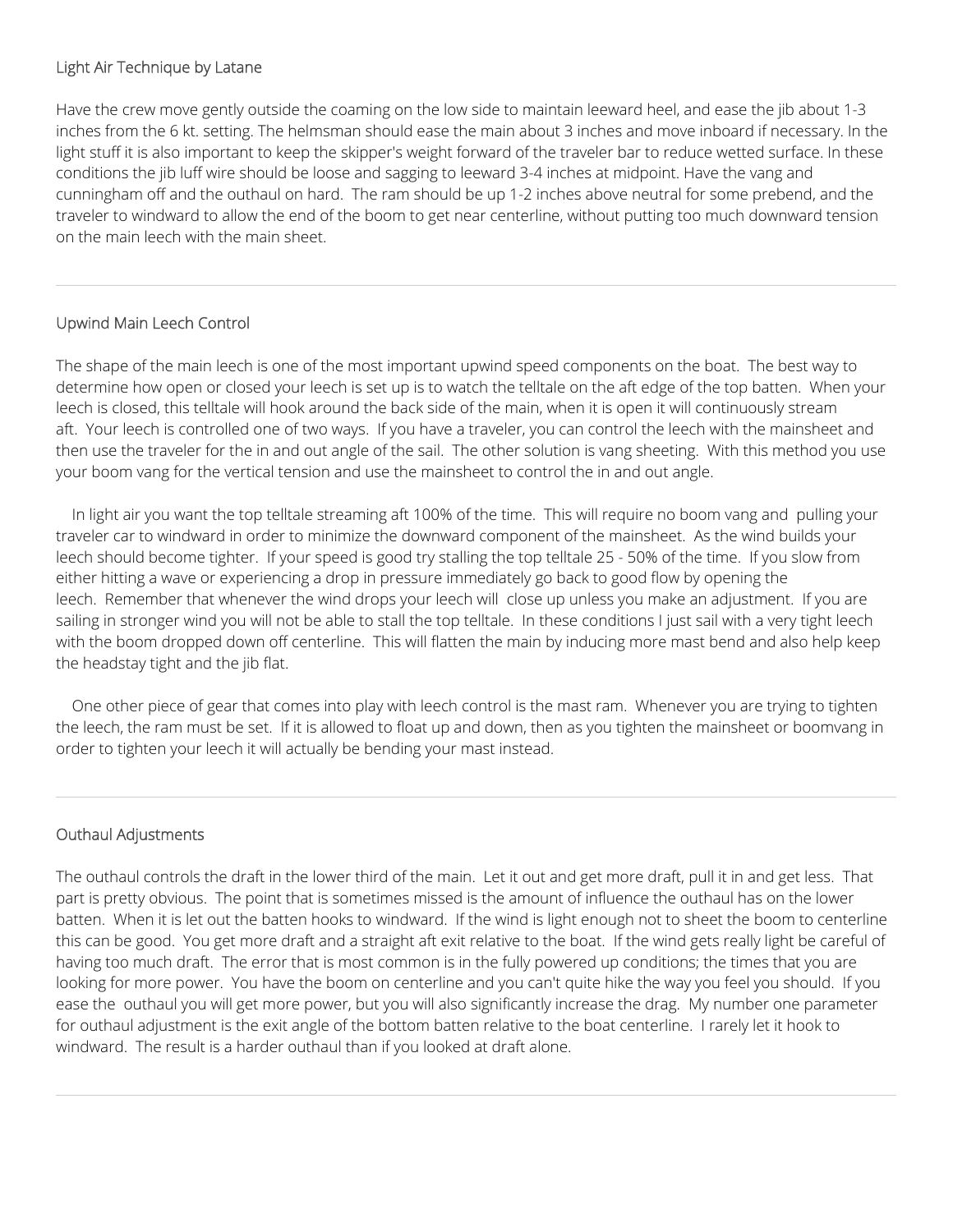## Some ideas to help you point

Here is a list of things that will help you point or sail closer to the wind. Remember this does not necessarily mean a higher VMG or velocity made good upwind. However, there are times for tactical reasons that pointing becomes more important than pure VMG. Of course any of these can absolutely destroy your boat speed if taken to an extreme.

- Tight leeches particularly the main. The telltale on the top batten should be stalling some.
- **Weight forward**
- Heel more
- Less rake or rig forward
- Draft in the aft range, particularly the jib. Get this with a loose sailcloth and a tighter headstay.
- Less main cunningham.
- Traveler up
- Lead forward on the jib
- Tight sheeting angles
- Steer so that windward telltales are lifting
- New sails are always good for a couple of degrees.

#### Getting your spreader sweep symmetrical

Accurate symmetric spreader sweep is a difficult thing to achieve when just counting turns or using a protractor. If they are not exactly symmetric, as you load the rig up you will get a side to side S bend that can not be removed. Here is the solution that I found to work extremely well. Take your shrouds out of the spreader tips and rig your mast. Snug up the rig in the approximate rake that you sail with. Depending on how adjustable your shrouds are you may need some help holding them snug and in the proper deck position. On a step ladder, measure the horizontal distance from straight shroud to spreader tip and adjust to be equal. These steps will ensure very accurate symmetry. From this point on just count turns to achieve the sweep that you would like. Another thing to keep in mind when you reattach your shrouds to your spreader tips is to keep them up. The shrouds do not slide through the tips so when it blows harder and the rig gets tighter the tips will come down. You don't want the spreaders below horizontal when they are fully loaded up. To achieve this you will have to have them a little higher than what looks right in the lighter air.

#### Centerboard Upgrade

There have been numerous approaches to how to make a fast Hampton centerboard over the years. The more recent ones have been an anodized board that could not be sanded, a polished aluminum one that had to be continuously sanded, and a baked on hard powder coat finish. This last one is what is standard equipment on the newest Mathews Brothers Hamptons. If you have either an anodized or polished aluminum board, Eddie Williams (757-727-0750) can have this new technique done to your board. The first part of the process is to rough up the original board to get a good bond with the paint. Because of this, there is no reason to do anything to your c/b before bringing it to Eddie. It takes a couple of weeks so the off season is a great time to have it done. The cost is \$100.00 and the only color available is white. It will be returned wet sanded and ready to go. Eddie works with Buddy Krise on these. The Wheelers, Stokes, Hannas and Eddie Wolcott are a few that are sailing with this new finish.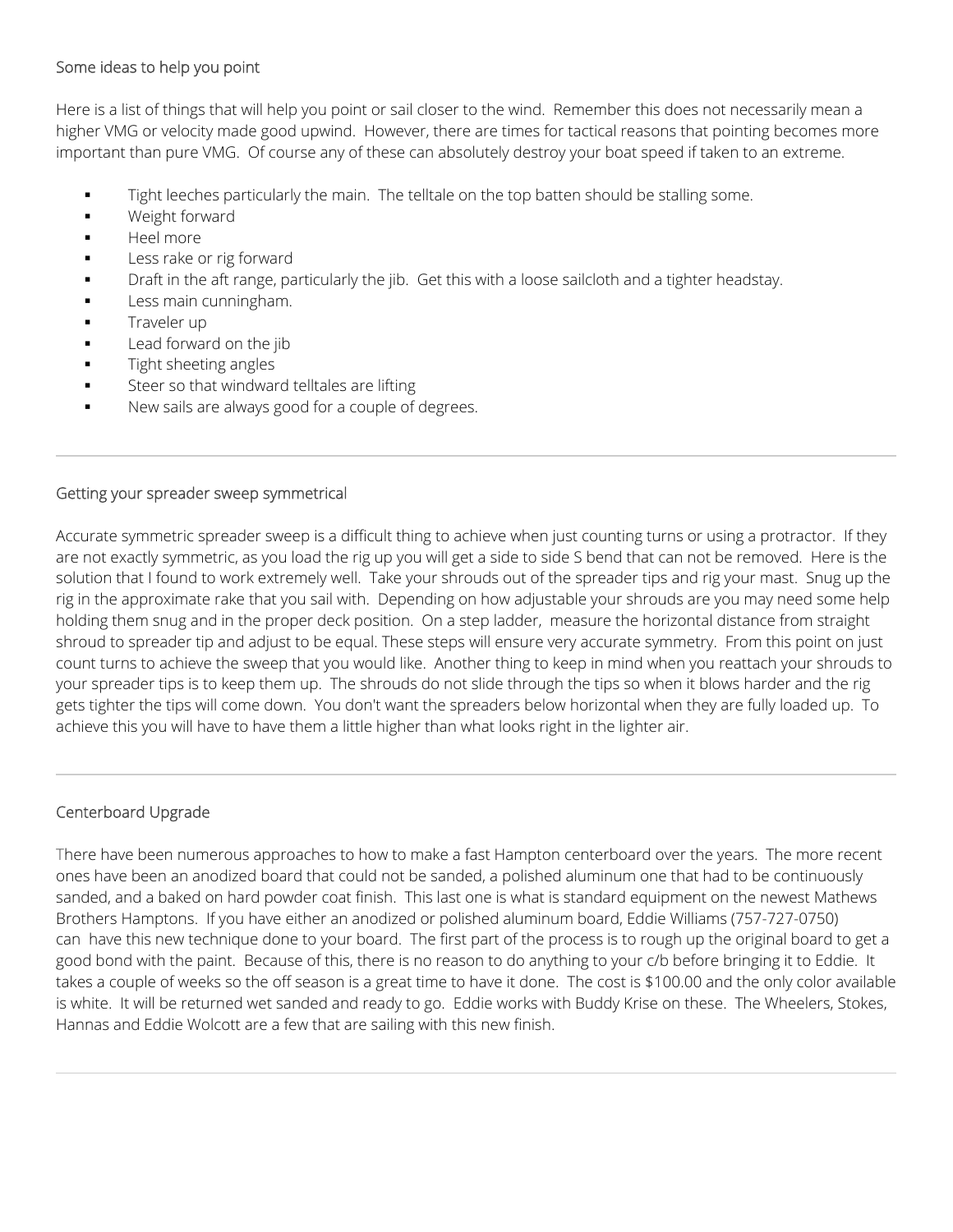## Reading List - Great Books that will help pick up your game

- 1. Winning in One-Designs by Dave Perry -- If you only read one of these, read this one. It covers our whole sport and is an easy and entertaining read.
- 2. The Art and Science of Sails by Tom Widden and Michael Levitt -- Great book on sail trim.
- 3. Sail Power by Wallace Ross -- This book is some what dated, but it starts at the basics in sail shape and works on through all the variables.
- 4. Championship Tactics by Gary Jobson, Tom Widden and Adam Loory -- Just what it says.
- 5. Sail, Race and Win by Eric Twiname -- This book is unique. It describes how to approach the sport. Subjects like practice, mental preparation, reinforcing success and the secrets of losing are a few that are covered.
- 6. Rig Your Boat Right by Mark Chisnell and John Hodgart -- Some good clues on how to solve your rigging problems.
- 7. Understanding The Racing Rules of Sailing Through 2004 by Dave Perry -- Dave's books on rules are a great way to learn the rules as well as to use as a reference throughout the racing year.
- 8. Wind and Sailing Boats: The structure and behavior of the wind as it affects sailing craft, by Alan Watts -- Like all weather books, I found this to be somewhat of a difficult read but full of great information.
- 9. High Performance Sailing by Frank Bethwaite -- Save this one for last. When you read this you'll be ahead of me. It is very technical and I haven't gotten through it yet.
- 10. The Offshore Race Crew's Manual by Stuart Quarrie -- This book doesn't apply to Hampton racing, but if any of you race occasionally on larger boats it will help. It is the only book I have found on sail and boat handling for larger keel boats for around the bouy racing.

#### **Subscription**

- 1. Speed and Smarts by David Dellenbaugh Annual rate is \$40 (ten issues). 1-800-356-2200.
- 2. SOUTHERN BAY RACING NEWS YOU CAN USE by Lin McCarthy Lin does a great job with this weekly e-newsletter. She covers all racing in the southern Chesapeake and includes some national and international news as well.
- 3. Scuttlebutt just send a blank email to: join-scuttlebutt@listsrv.boats.com This is a frequent (almost daily) enewsletter focused on national and international racing. It can be a little overwhelming, but then it is not hard to hit the delete key!

# CBYRA High Point Trophy - Key points not to miss:

The CBYRA High Point Trophy is awarded to the skipper with the best score on the bay for the entire season. All of the details of the scoring rule are presented at CBYRA High Point Rules and Formula. The following notes are some key points that will ensure you will score as high as possible.

1. You must me a member of CBYRA. Join now. The cost is \$30.00. Go to the CBYRA page for info. Last year we had 17 paid members and 4 more that sailed enough races to qualify but did not join.

2. You must sail a minimum of 5 regattas to qualify. The nationals count. Since you must sail 2 events in order to compete in the nationals, all you have to do is sail 2 more and you qualify for high point also! The other key number to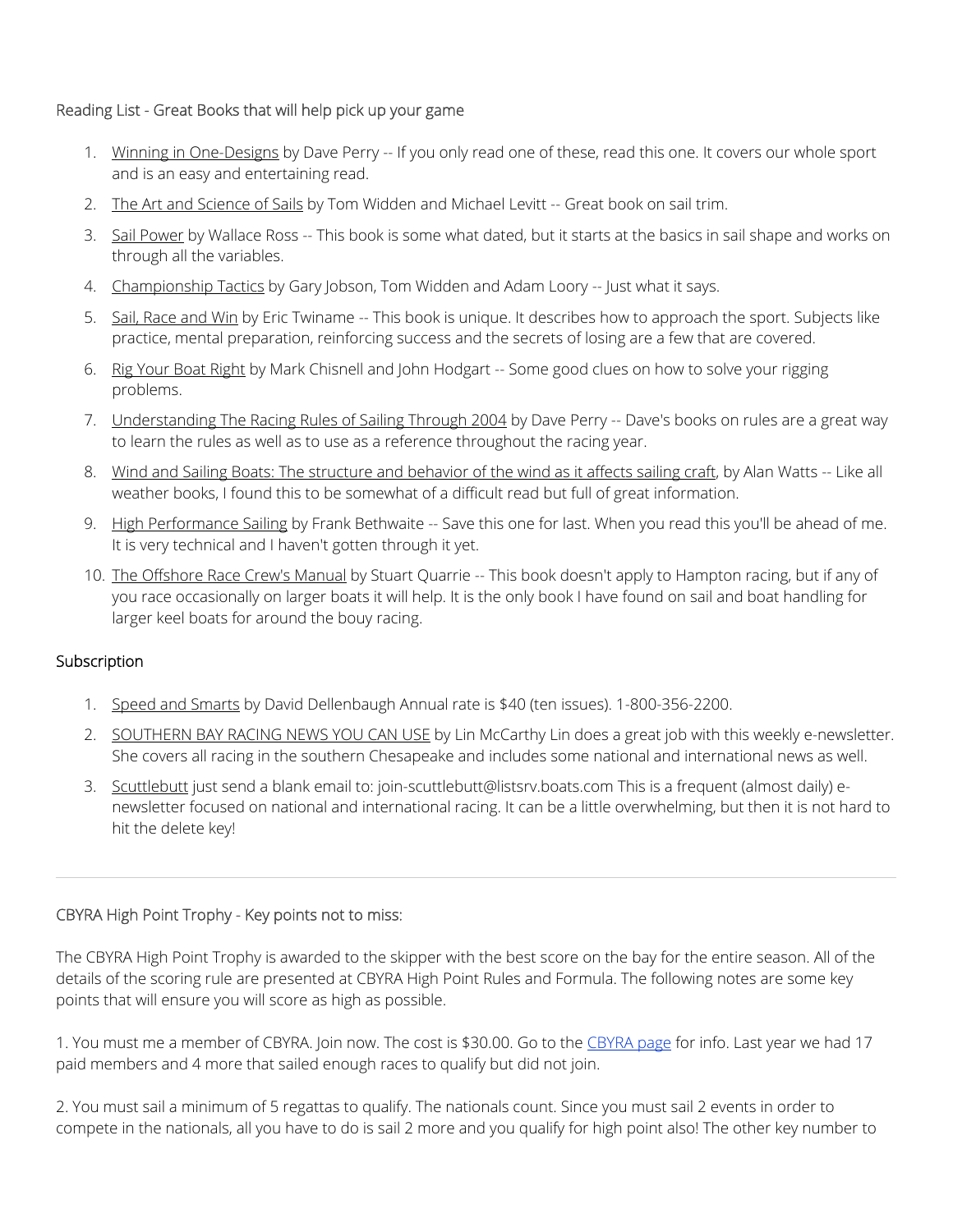remember is 8. If you sail 8 events, you will drop your worst score which will usually significantly improve your overall score.

3. Your score is improved by a factor of 25% if you sail one event outside your own area. Last year everyone that qualified did this. What this really means is that your score will be significantly reduced relative to the other competitors if you don't meet the requirement for these "bonus points".

4. The high point formula adds 2 points to the numerator for every event the competitor participates in. This favors those that race the most events regardless of how well they do. So get out and race and move up the list.

#### Keep a Log

Several of our competitors keep a race log and record scads of information, particularly concerning rig tuning, sail trim in various conditions, and mistakes. Why? First, I think, for repeatability. While some settings should remain fairly constant when the rig goes up and down (e.g. spreader sweep ), others (like mast rake depend on factors like the mast ram setting and the headstay tension. To get predictable, repeatable results, it is very handy to refer to a log or race journal as the rig goes up. A similar logic applies to sail trim for various conditions on the water. With a log that tracks settings by wind speed and sea state, you may be able to reproduce the magic more often.

The second reason I've heard of for keeping a log is to learn from mistakes. Sometimes the mistakes can be local, as when you detect a wicked adverse current somewhere on a course. Sometimes the mistakes are general: boathandling, misunderstanding the rules, tacking for no reason. Although you probably will remember some of these mistakes, the act of writing them down will enhance memory and may help you analyze what happened afterward. Of course, you can learn from successes as well -- indeed I find that I'm recording what I'm doing right more than what I'm doing wrong, because, at this time, it's less writing.

#### Puffs and Shifts

There has been a lot of material written about sailing in puffy and shifty conditions, but here is one point I picked up from Kevin Hanna this last summer. When a puff hits, if you don't head higher than it is a header and you should tack. This is true because boats can always head higher with more pressure. So even though it appears that the puff is from the same direction as the previous breeze, it is actually a header. By tacking quickly, you will take advantage of the much more obvious lift on the other tack.

#### Avoiding the "The Teabag"

On Sunday at this year's Rock Hall Regatta, Tom Ballantine was looking to crew for Steve Kistler, because the wind looked pretty heavy. It didn't turn out that way, but during some pre-start maneuvering, Tom was out on the trapeze, lumbering along, in the words of Lars Florio. Suddenly, a very big header put Tom in the drink on the windward side, tea bagged. In the ex-post analysis, there was one key point. The skipper needs to bear off to get the crew back in the boat. There's really not a lot of hope that the crew will be able to unhook because in addition to his or her own weight, there's a whole bunch of water flowing by. So, the best hope for getting the crew back is to fall off and let the crew scramble back aboard as the sails start to draw, which pulls the crew back in close to the hull. We sort of figured this out, but through some trial and error, so if it happens next time, I'm just going to fall off.